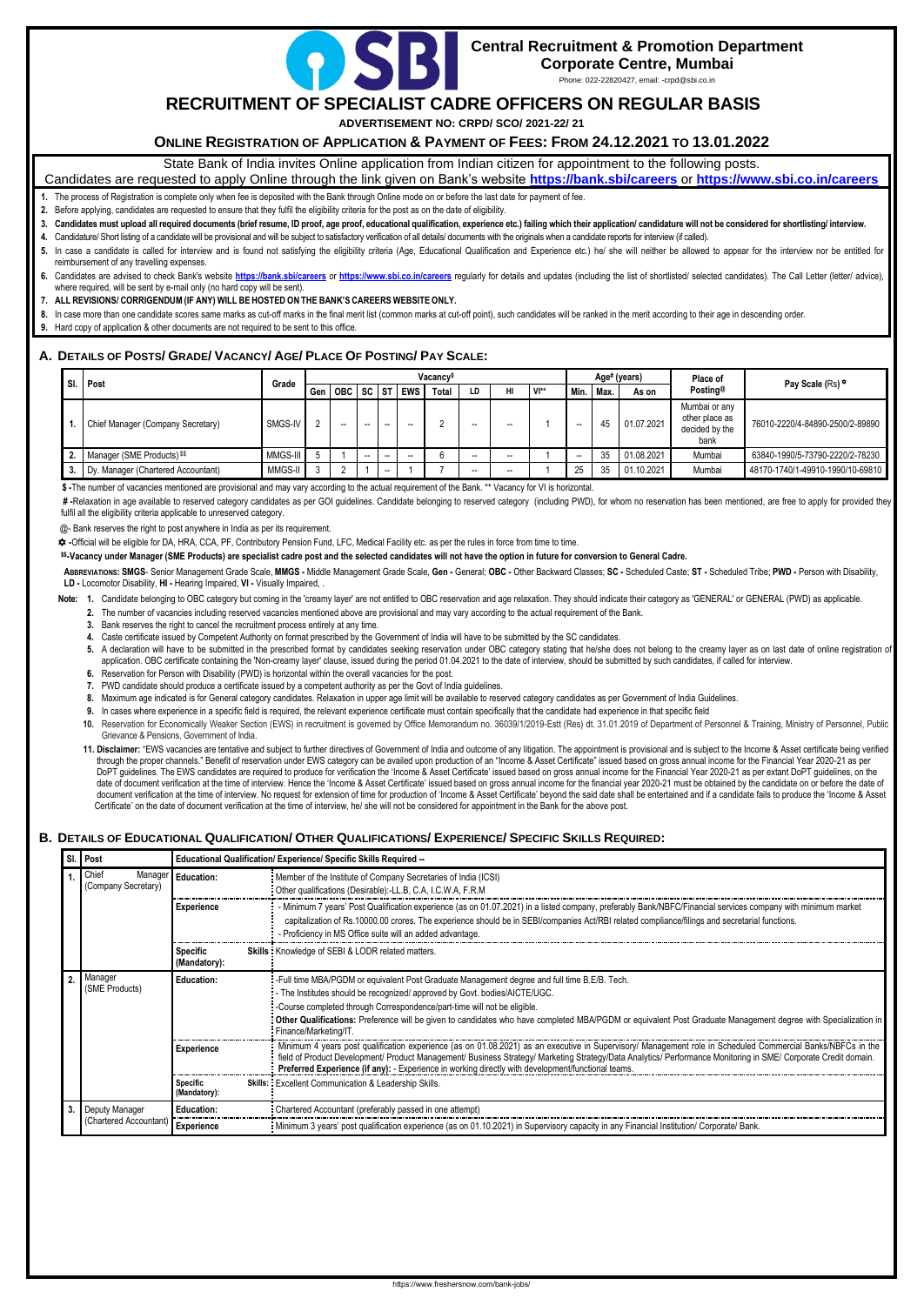#### **C. KRA:**

|              | SI. Post                                    | <b>KRAs</b>                                                                                                                                                                                                                                                                                                                                                                                                                                                                                                                                                                                                                                                                                                                                                                                                                                                                                    |                                                                                                                                                                                                                                                                                                                                                                                                                                                                                                                                                                                                                                                                                                                                                                                                                                                        |
|--------------|---------------------------------------------|------------------------------------------------------------------------------------------------------------------------------------------------------------------------------------------------------------------------------------------------------------------------------------------------------------------------------------------------------------------------------------------------------------------------------------------------------------------------------------------------------------------------------------------------------------------------------------------------------------------------------------------------------------------------------------------------------------------------------------------------------------------------------------------------------------------------------------------------------------------------------------------------|--------------------------------------------------------------------------------------------------------------------------------------------------------------------------------------------------------------------------------------------------------------------------------------------------------------------------------------------------------------------------------------------------------------------------------------------------------------------------------------------------------------------------------------------------------------------------------------------------------------------------------------------------------------------------------------------------------------------------------------------------------------------------------------------------------------------------------------------------------|
| $\mathbf{1}$ | Chief Manager<br>(Company Secretary)        | • Attending to all SEBI related compliance issues/all PIT and other policies owned by S&B Dept.:<br>timely disclosure of all regulatory filings. Providing compliances support and clarifications to all:<br>departments in SBI and other entities. Deputy Nodal Officer for IEPF.<br>• Conduct of Shares & Bonds Transfer and Transmission Meeting (SBTTC)/SRC cum CSCB:<br>agenda/data/reports/Various memoranda for Central Board, ECCB, Audit Committee-Policy:<br>related.<br>• Resolution of NSE/BSE/SEBI and other investor related complaints/replying.                                                                                                                                                                                                                                                                                                                                | • Compliance Officer of SEBI/GOI/SBI Acts/Regulations/Implementation of Prevention of insider<br>Trading Policy and review of all other policies entrusted to S&B Dept.<br>• Capital raising- Equity and Debt, timely stock exchange disclosures, timely completion of all<br>SEBI related audits/uploading compliances on Stock Exchanges.<br>Liaison with Stock Exchanges/ RBI/GOI/SEBI/RTA/DPs/NSDL/Consultants for all issues<br>including e-voting etc.<br>· Stakeholder Relationship maintenance.                                                                                                                                                                                                                                                                                                                                                |
| 2.           | Manager<br>(SME Products)                   | • Keep track of Market share/best practices in the industry and innovative offerings of the:<br>Competitors for SME loans.<br>• Drive usage and revenue numbers through product initiatives.<br>• Coordination with external stakeholders (Agencies, MIS, Circles)<br>• To conduct/ coordinate for Monthly Review for monitoring Business Performance.                                                                                                                                                                                                                                                                                                                                                                                                                                                                                                                                         | • To monitor performance of CPCs/business leads on various parameters and put-up reports to<br>Top Management.<br>• To provide data for annual performance measurement of various operating functionaries/sales<br>staff for grading system.                                                                                                                                                                                                                                                                                                                                                                                                                                                                                                                                                                                                           |
|              | Deputy Manager<br>(Chartered<br>Accountant) | • Ensure timely preparation of Standalone accounts of SBI/ Consolidated Financial Statements:<br>of SBI Group in accordance with Accounting Stannard's/RBI Guidelines for SBI Group.<br>• Preparation of Final Consolidated Financial Statements as per Indian Accounting Standards:<br>(Ind AS).<br>• Implementation/ compliance of RBI/ GOI/ Income Tax/ GST guidelines and ensuring necessary:<br>system development in this regard.<br>. Timely filing of Preparation of various returns under Income Tax/ GST. Timely response and<br>action on various notices issued by Direct/ Indirect Tax Departments. Generation of Tax related:<br>certificates centrally in a timely manner for all customers, vendors, employees and pensioners.<br>• Providing opinions / clarifications on tax/accounting related matters.<br>• Preparation of data as required by SEBI/ RBI/ Tax Authorities. | • Knowledge of Internal Financial Controls Over Financial Statements (IFCoFR), implementation/<br>monitoring / improvement of IFCoFR in the Bank.<br>• Discussions & analysis with Bank's auditors/ consultant regarding peculiar tax/ accounting matters.<br>• Analysis and preparation of documentation on amendments in direct/ Indirect tax legislation<br>and their impact on the Bank. Proper implementation and compliance of such amendments in<br>the Bank is also to be ensured through necessary system developments and circular<br>instructions to branches/ offices.<br>• Timely Resolution of the TDS/ GST related customer complaints.<br>• Liaison with IT/ GST/ RBI/ ICAI for Tax/ GST/ Accounting/ IFCoFR and Financial Reporting<br>issues.<br>• Creating awareness about TDS/ GST/ IFRS/ IFCoFR among branches and other offices. |
|              |                                             | D. ROLE, RESPONSIBILITY & FUNCTION/ ACTIVITY:                                                                                                                                                                                                                                                                                                                                                                                                                                                                                                                                                                                                                                                                                                                                                                                                                                                  |                                                                                                                                                                                                                                                                                                                                                                                                                                                                                                                                                                                                                                                                                                                                                                                                                                                        |
|              | SI. Post                                    | Role, Responsibilities & Function/ Activity                                                                                                                                                                                                                                                                                                                                                                                                                                                                                                                                                                                                                                                                                                                                                                                                                                                    |                                                                                                                                                                                                                                                                                                                                                                                                                                                                                                                                                                                                                                                                                                                                                                                                                                                        |
|              | <b>Chief Manager</b><br>(Company Secretary) | • Corporate Governance and secretarial Services.<br>Cornerate Laws Advisory and Penrosantative Convices                                                                                                                                                                                                                                                                                                                                                                                                                                                                                                                                                                                                                                                                                                                                                                                        | · Will also assist, participate, partner with internal and external stakeholders in areas of:<br>Cornorate Social Responsibility Communication with various stakeholders like                                                                                                                                                                                                                                                                                                                                                                                                                                                                                                                                                                                                                                                                          |

Shortlisting: -Mere fulfilling minimum qualification and experience will not vest any right in candidate for being called for interview. The Shortlisting Committee constituted by the Bank will decide the shortlisting param candidates, as decided by the Bank will be shortlisted and called for interview. The decision of the Bank to call the candidates for the interview shall be final. No correspondence will be entertained in this regard.

Merit list: - Merit list for final selection will be prepared in descending order of scores obtained in interview only, subject to candidate scoring minimum qualifying marks. In case more than one candidate score common cu ranked in the merit in descending order of their age.

|    |                                          | $100, 1100, 0101, 0111, 000, 001, 0110, 0101, 0101, 0101, 0101, 0101, 0101, 0101, 0101, 0101, 0101, 0101, 0101, 0101, 0101, 0101, 0101, 0101, 0101, 0101, 0101, 0101, 0101, 0101, 0101, 0101, 0101, 0101, 0101, 0101, 0101, 0$                                                                                                                                                                                                                                                                                                                                                                          |                                                                                                                                                                                                                                                                                                                                                                                                                                                                                             |
|----|------------------------------------------|---------------------------------------------------------------------------------------------------------------------------------------------------------------------------------------------------------------------------------------------------------------------------------------------------------------------------------------------------------------------------------------------------------------------------------------------------------------------------------------------------------------------------------------------------------------------------------------------------------|---------------------------------------------------------------------------------------------------------------------------------------------------------------------------------------------------------------------------------------------------------------------------------------------------------------------------------------------------------------------------------------------------------------------------------------------------------------------------------------------|
|    | Chief Manager<br>(Company Secretary)     | • Corporate Governance and secretarial Services.<br>• Corporate Laws Advisory and Representative Services.<br>• Arbitration and conciliation services.<br>• Financial Market Services.<br>• Participate and assist Banking Services, Finance and accounting Services, Taxation Services,<br>Information Technology.                                                                                                                                                                                                                                                                                     | · Will also assist, participate, partner with internal and external stakeholders in areas of:<br>Corporate Social Responsibility, Communication with various stakeholders, like<br>Shareholders, Government, Regulators, Authorities etc. & industrial and labour laws.<br>• Works very closely with the Finance and Legal departments.<br>• Frequent interaction with executive management (CEO, BU heads, HR, IT etc.)                                                                    |
| 2. | Manager<br>(SME Products)                | · Product wise, data capturing, analysis and periodic submission of intelligence reports to<br>Circles/ Heads of department for monitoring performance.<br>• Performance monitoring of RM(SME)/AMTs/SME intensive Branches and follow-up with<br>stakeholders.<br>• Monitoring of CRM leads.                                                                                                                                                                                                                                                                                                            | • To monitor the performance of the products being handled, track best practices in the<br>industry and explore solutions relevant to the Bank, vis-à-vis Competitors.<br>• To strategize and implement business and promotional activities.<br>. To liaise within various departments of the Bank to ensure smooth and timely rollout of<br>products.                                                                                                                                      |
| 3. | Deputy Manager<br>(Chartered Accountant) | IND-AS:<br>• Conversion to Ind AS from IGAAP: Study Ind AS and its implication on the Bank<br>• Preparation of standalone financial statements in compliance with Ind AS<br>• Framing templates for Preparation of Ind AS compliant Consolidated financial statements<br>(CFS) which includes subsidiaries, joint ventures and associates.<br>DIRECT TAX - CORPORATE TAX:                                                                                                                                                                                                                               | • Knowledge of Internal Financial Controls over Financial Statements (IFCoFR),<br>implementation/ monitoring / improvement of IFCoFR in the Bank.<br>Ensure RBI and other regulatory compliance, Accounting Standards and their implementation<br>in the Bank for smooth migration to Ind AS.                                                                                                                                                                                               |
|    |                                          | • Preparation and filing of various customer related returns and revised returns such as Form :<br>61, Statement of Financial Transactions, Form 15CC, Form 26QAA for Bank at the Corporate<br>level. Handling of customer complains related thereto.<br>• Preparation of various tax direct returns and Forms and revised returns relating to the Bank<br>such as Transfer Pricing Report, Tax Audit Report, 80LA certification, double taxation relief -<br>Form 67, Income Tax Return. Payment of taxes. Reconciliation of various TDS/ TCS claim<br>with books of accounts and Form 26AS.           | • Dealing with various notices/ assessment/ orders issued by Income Tax Department such as<br>under various section of Income Tax Act. Handling tax litigation and taking necessary action.<br>• Monitoring of new notifications/ circulars issued by CBDT/ RBI, impact analysis and initiating<br>necessary system changes in compliance of Income Tax Act.<br>· Liaison and follow-up with various Income Tax Authorities, Departments of the Bank,<br>Consultants and counsel.           |
|    |                                          | TDS:<br>. Preparation of Monthly TDS/ TCS Remittance for the Bank and reconciliation with BGL.<br>• Preparation and filing of various customer/ employees/ pensioner related TDS/ TCS return<br>and revised returns such as Form 24Q, 26Q, 27Q, 15CA, 27QE, 15G/H, TRACEs default,<br>justification report for bank as a whole at the Corporate level.<br>• Handling of customer complains related thereto.<br>• Dealing with various notices/ assessment/ orders issued by Income Tax Department under<br>various section Income Tax Act. Handling tax litigation and taking necessary action.<br>GST: | • Reconciliation of various returns and books of accounts and TRACES default.<br>• Monitoring of new notifications/ circulars issued by CBDT/RBI, impact analysis and initiating<br>necessary system changes in compliance of Income Tax Act.<br>• Liaison and follow-up with various Income Tax Authorities, Departments of the Bank,<br>Consultants and counsel.<br>• Making changes in various applications of streams for appropriate calculation of TDS/ TCS<br>and reporting thereof. |
|    |                                          | • Computation of monthly GST liability of the Bank, reconciliation of GST with bank books of<br>account, vetted from consultant and discharge of GST liability.<br>• Claim of Input Tax Credit after matching of purchase register and books of accounts also with<br>the GSTR 2A.<br>• Filling of returns (GSTR 1, GSTR 3B & GSTR 7 monthly/ GSTR 9 & GSTR 9C Annually).                                                                                                                                                                                                                               | • Getting GST Audit done through independent Chartered Accountant as required under GST<br>Law.<br>• Handling Audit by GST authorities for respective GSTIN.<br>• Assessment of changes in GST Law and its implementation. Further advise to Information<br>Technology department for its implementation.                                                                                                                                                                                   |

REMARKS: Job Profile/ KRAs mentioned above are illustrative. Roles/ Jobs/ KRAs, in addition to the above mentioned, may be assigned by the Bank from time to time for the above posts.

#### **E. SELECTION PROCESS:**

The selection will be based on shortlisting & interview.

**Interview: -**Interview will carry 100 marks. The qualifying marks in interview will be decided by the Bank. No correspondence will be entertained in this regard.

**F. CALL LETTER FOR INTERVIEW:** Intimation/ call letter for interview will be sent by email or will be uploaded on Bank's website. NO HARD COPY WILL BE SENT.

G. How To APPLY: Candidates should have valid email ID which should be kept active till the declaration of result. It will help him/her in getting call letter/Interview advice etc. by email.

#### **GUIDELINES FOR FILLING ONLINE APPLICATION:**

- **i.** Candidates will be required to register themselves online through the link available on SBI website **<https://bank.sbi/careers> OR <https://www.sbi.co.in/careers>** and pay the application fee using Internet Banking/ Debit Card/ Credit Card etc.
- **ii.** After registering online, the candidates are advised to take a printout of the system generated online application forms
- **iii.** Candidates should first scan their latest photograph and signature. Online application will not be completed unless candidate uploads his/ her photo and signature as per the guidelines specified under 'How to Upload Document".
- **iv.** Candidates should fill the 'application form' carefully and submit the same after filling it completely. In case a candidate is not able to fill the application in one go, he/ she can save the partly filled 'Form'. On doing this, a provisional registration number & password is generated by the system and displayed on the screen. **Candidate should carefully note down the registration number & password.** The partly filled & saved application form can be re-opened using registration number & password where-after the particulars can be edited, if needed. This facility of editing the saved information will be available for three times only. Once the application is filled completely, candidate should submit the application form and proceed for online payment of fee.

#### **GUIDELINES FOR PAYMENT OF FEES:**

- **i.** Application fees (Non-refundable) is as under:
	- General/ EWS/ OBC candidates  $\bar{\mathfrak{F}}$  750/- ( $\bar{\mathfrak{F}}$  Seven Hundred Fifty only).
	- SC/ ST/ PWD candidates Nil
- **ii.** After ensuring correctness of the particulars in the application form, candidates are required to pay the fees through payment gateway integrated with the application. No change/ edit in the application will be allowed thereafter.
- **iii.** Fee has to be paid online through payment gateway integrated with the application. Payment can be made by using Debit Card/ Credit Card/ Internet Banking etc. by providing information as asked on the screen. Transaction charges for online payment, if any, will be borne by the candidates.
- **iv.** On successful completion of transaction, an e-receipt and the application form, bearing the date of submission, will be generated which should be printed and retained by the candidate.
- **v.** In case the online payment of fee is not successful in first instance, please make fresh attempts for online payment.
- **vi.** A provision is there to reprint the e-Receipt and Application Form at later stage.
- **vii.** Application Fee once paid will **NOT** be refunded on any account **NOR** can it be adjusted for any other examination or selection in future.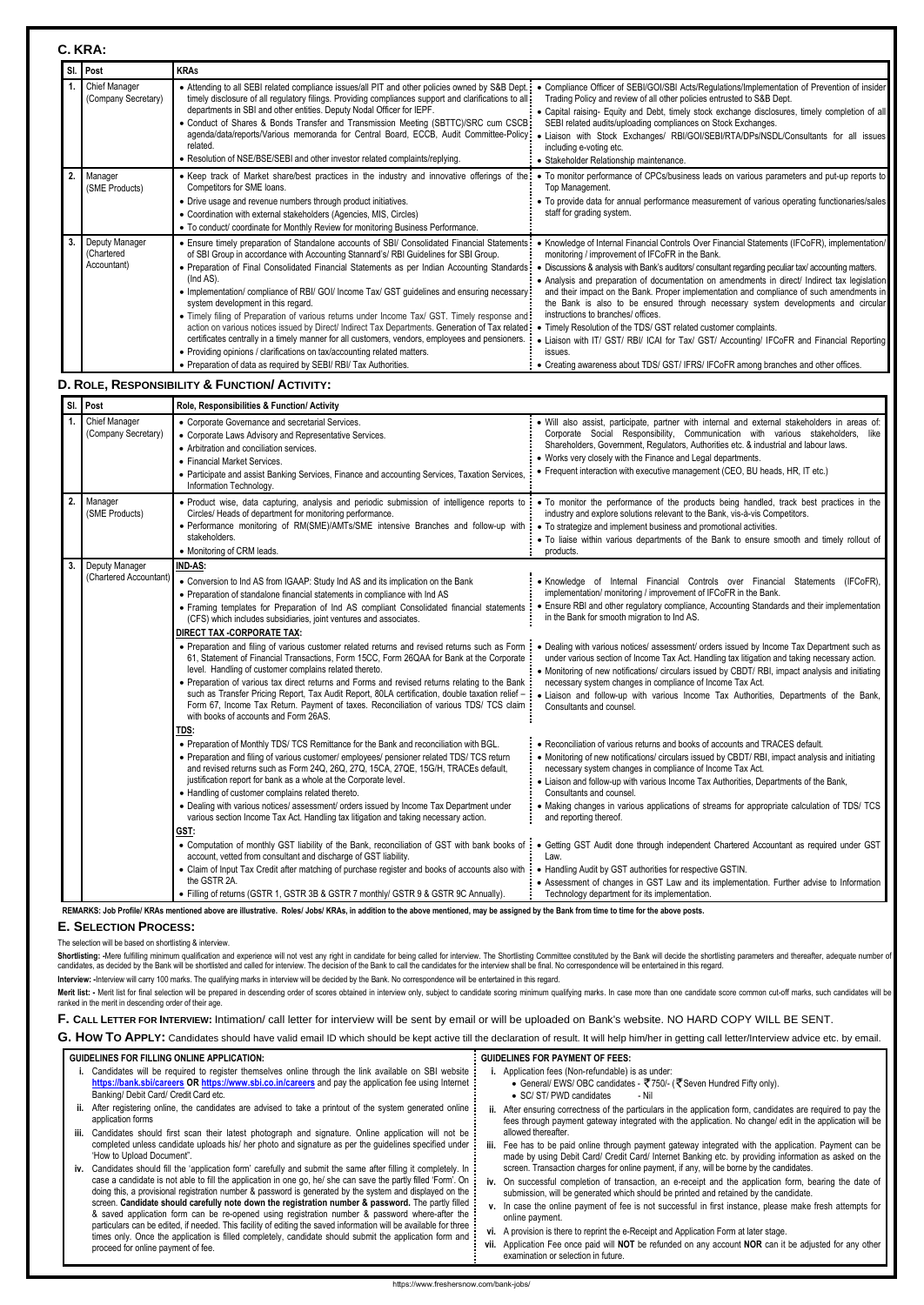#### **H. HOW TO UPLOAD DOCUMENTS:**

| a. Details of Document to be uploaded:                                                                                                                                                                                    | b. Photograph file type/ size:                                                                                                                                                                                           |
|---------------------------------------------------------------------------------------------------------------------------------------------------------------------------------------------------------------------------|--------------------------------------------------------------------------------------------------------------------------------------------------------------------------------------------------------------------------|
|                                                                                                                                                                                                                           | i. Photograph must be a recent passport style colour picture.                                                                                                                                                            |
| Brief Resume (PDF)                                                                                                                                                                                                        | ii. File size should be between 20 - 50 kb and Dimensions 200 x 230 pixels (preferably)                                                                                                                                  |
| ID Proof (PDF)<br>ii.                                                                                                                                                                                                     | iii. Make sure that the picture is coloured and is taken against a light-coloured (preferably white) background.                                                                                                         |
| Proof of Date of Birth (PDF)<br>iv. Educational Certificates: Relevant Mark-Sheets/ Degree Certificate (PDF)                                                                                                              | iv. Look straight at the camera with a relaxed face.<br>v. If the picture is taken on a sunny day, please make sure that the sun is behind you, or you are in a shaded area,                                             |
| v. Experience certificates (PDF)                                                                                                                                                                                          | so that you are not squinting or there are no harsh shadows.                                                                                                                                                             |
| vi. Form-16 (PDF) vii. Recent Photograph viii. Signature                                                                                                                                                                  | vi. In case flash is used, ensure there's no "red-eye"                                                                                                                                                                   |
| ix. PWD Certificate (if applicable)                                                                                                                                                                                       | vii. If you wear glasses make sure that there are no reflections and your eyes can be seen clearly.                                                                                                                      |
| x. Caste Certificate (if applicable)                                                                                                                                                                                      | viii. Caps, hats, dark glasses are not acceptable. Religious headwear is allowed but must not cover your face.                                                                                                           |
|                                                                                                                                                                                                                           | ix. Ensure that the size of the scanned image is not more than 50 kb. In case the file size is more than 50 kb,                                                                                                          |
|                                                                                                                                                                                                                           | adjust the scanner settings such as the DPI resolution, number of colour etc., before scanning the photo.                                                                                                                |
|                                                                                                                                                                                                                           | e. Guidelines for scanning of photograph/ signature/ documents:                                                                                                                                                          |
| c. Signature file type/ size:                                                                                                                                                                                             | iv. The photo/ signature file should be of JPG or JPEG format (i.e. file name should appear as:                                                                                                                          |
| i. The applicant has to sign on white paper with Black Ink pen.                                                                                                                                                           | image01.jpg or image01.jpeg).                                                                                                                                                                                            |
| The signature must be signed only by the applicant and not by any other person.                                                                                                                                           | v. Image dimensions can be checked by listing the folder/ files or moving mouse over the file image icon.                                                                                                                |
| The signature will be used to put on the Call Letter and wherever necessary.<br>iii.                                                                                                                                      | vi. Candidates using MS Windows/ MSOffice can easily obtain photo and signature in .jpeg format not<br>exceeding 50 kb & 20 kb respectively by using MS Paint or MSOffice Picture Manager. Scanned                       |
| iv. Size of file should be between 10 - 20 kb & Dimensions 140 x 60 pixels (preferably).<br>Ensure that the size of the scanned image is not more than 20 kb.                                                             | photograph and signature in any format can be saved in .jpg format by using 'Save As' option in the File                                                                                                                 |
| v.<br>vi. Signature in CAPITAL LETTERS shall NOT be accepted.                                                                                                                                                             | menu. The file size can be reduced below 50 kb (photograph) & 20 kb (signature) by using crop and                                                                                                                        |
|                                                                                                                                                                                                                           | then resize option (Please see point (i) & (ii) above for the pixel size) in the 'Image' menu. Similar                                                                                                                   |
| d. Document file type/ size:                                                                                                                                                                                              | options are available in another photo editor also.                                                                                                                                                                      |
| i. All documents must be in PDF except Resume which should be in DOC/DOCX format.                                                                                                                                         | vii. While filling in the Online Application Form the candidate will be provided with a link to upload his/ her                                                                                                          |
| ii. Page size of the document should be A4.<br>iii. Size of the file should not exceed 500 kb.                                                                                                                            | photograph and signature.                                                                                                                                                                                                |
| iv. In case a Document is being scanned, please saved it as PDF with size not more than 500 kb. If the size                                                                                                               | : Procedure for Uploading Document:                                                                                                                                                                                      |
| of the file is more than 500 kb, then adjust the setting of the scanner such as the DPI resolution, no. of                                                                                                                | i. There will be separate links for uploading each document. Click on the respective link "Upload"                                                                                                                       |
| colors etc., before rescanning the file. Please ensure that Documents uploaded are clear and readable.                                                                                                                    | Browse & select the location where the JPG or JEPG, PDF file has been saved.<br>ii.                                                                                                                                      |
| e. Guidelines for scanning of photograph/ signature/ documents:                                                                                                                                                           | iii. Select the file by clicking on it and Click the 'Upload' button.                                                                                                                                                    |
| Set the scanner resolution to a minimum of 200 dpi (dots per inch)                                                                                                                                                        | iv. Click Preview to confirm that the document is uploaded and accessible properly before submitting the                                                                                                                 |
| <b>ii.</b> Set Color to True Color                                                                                                                                                                                        | application. If the file size and format are not as prescribed, an error message will be displayed<br>Once uploaded/ submitted, the Documents uploaded cannot be edited/ changed.<br>v.                                  |
| iii. Crop the image in the scanner to the edge of the photograph/ signature, then use the upload editor to<br>crop the image to the final size (as specified above).                                                      | After uploading the photograph/ signature in the online application form candidates should<br>۷i.                                                                                                                        |
|                                                                                                                                                                                                                           | check that the images are clear and have been uploaded correctly. In case the photograph or                                                                                                                              |
|                                                                                                                                                                                                                           | signature is not prominently visible, the candidate may edit his/ her application and re-upload his/ her                                                                                                                 |
|                                                                                                                                                                                                                           |                                                                                                                                                                                                                          |
|                                                                                                                                                                                                                           | photograph or signature, prior to submitting the form. If the face in the photograph or signature is                                                                                                                     |
|                                                                                                                                                                                                                           | unclear the candidate's application may be rejected.                                                                                                                                                                     |
|                                                                                                                                                                                                                           |                                                                                                                                                                                                                          |
| <b>I. GENERAL INFORMATION:</b>                                                                                                                                                                                            |                                                                                                                                                                                                                          |
| Before applying for a post, the applicant should ensure that he/ she fulfils the eligibility and other norms                                                                                                              | x. Candidates serving in Govt./ Quasi Govt. offices, PSUs including Nationalised Banks/ Financial                                                                                                                        |
| mentioned above for that post as on the specified date and that the particulars furnished by him/ her are                                                                                                                 | Institutions are advised to submit 'No Objection Certificate' from their employer at the time of interview,                                                                                                              |
| correct in all respects.                                                                                                                                                                                                  | failing which their candidature may not be considered and travelling expenses, if any, otherwise                                                                                                                         |
| Candidates are advised in their own interest to apply online well before the closing date and not to wait till                                                                                                            | admissible, will not be paid.                                                                                                                                                                                            |
| the last date to avoid the possibility of disconnection / inability/ failure to log on to the website on account                                                                                                          | xi. DECISIONS OF BANK IN ALL MATTERS REGARDING ELIGIBILITY, CONDUCT OF INTERVIEW,                                                                                                                                        |
| of heavy load on internet or website jam. SBI does not assume any responsibility for the candidates not:<br>being able to submit their applications within the last date on account of aforesaid reasons or for any other | OTHER TESTS AND SELECTION WOULD BE FINAL AND BINDING ON ALL CANDIDATES. NO<br>REPRESENTATION OR CORRESPONDENCE WILL BE ENTERTAINED BY THE BANK IN THIS                                                                   |
| reason beyond the control of SBI.                                                                                                                                                                                         | REGARD.                                                                                                                                                                                                                  |
| Candidates belonging to reserved category, for whom no reservation has been mentioned, are free to apply for                                                                                                              | xii. The applicant shall be liable for civil/ criminal consequences in case the information submitted in his/ her                                                                                                        |
| vacancies announced for unreserved category provided they must fulfil all the eligibility conditions                                                                                                                      | application are found to be false at a later stage.                                                                                                                                                                      |
| applicable to unreserved category.                                                                                                                                                                                        | xiii. Merely satisfying the eligibility norms does not entitle a candidate to be called for interview. Bank                                                                                                              |
| iv. IN CASE IT IS DETECTED AT ANY STAGE OF RECRUITMENT THAT AN APPLICANT DOES NOT:                                                                                                                                        | reserves the right to call only the requisite number of candidates for the interview after preliminary                                                                                                                   |
| FULFIL THE ELIGIBILITY NORMS AND/ OR THAT HE/ SHE HAS FURNISHED ANY INCORRECT/                                                                                                                                            | screening/ short-listing with reference to candidate's qualification, suitability, experience etc.                                                                                                                       |
| FALSE INFORMATION OR HAS SUPPRESSED ANY MATERIAL FACT(S), HIS/ HER CANDIDATURE<br>WILL STAND CANCELLED. IF ANY OF THESE SHORTCOMINGS IS/ ARE DETECTED EVEN AFTER                                                          | xiv. In case of multiple application for a particular post, only the last valid (completed) application will be                                                                                                          |
| APPOINTMENT, HIS/HER SERVICES ARE LIABLE TO BE TERMINATED.                                                                                                                                                                | retained and the application fee/ intimation charge paid for other registration will stand forfeited. Multiple<br>appearance by a candidate for a single post in interview will be summarily rejected/ candidature       |
| v. The applicant should ensure that the application is strictly in accordance with the prescribed format and is                                                                                                           | cancelled.                                                                                                                                                                                                               |
| properly and completely filled.                                                                                                                                                                                           | xv. Any legal proceedings in respect of any matter of claim or dispute arising out of this advertisement and/                                                                                                            |
| vi. Appointment of selected candidate is subject to his/ her being declared medically fit as per the                                                                                                                      | or an application in response thereto can be instituted only in Mumbai and courts/ tribunals/ forums at                                                                                                                  |
| requirement of the Bank. Such appointment will also be subject to the service and conduct rules of the                                                                                                                    | Mumbai only shall have sole and exclusive jurisdiction to try any cause/ dispute.                                                                                                                                        |
| Bank, for such post, in force at the time of joining the Bank.                                                                                                                                                            | xvi. Outstation candidates, who may be called for interview after short-listing will be reimbursed the cost of                                                                                                           |
| vii. Candidates are advised to keep their e-mail ID active for receiving communication viz. call letters/<br>Interview date/advices etc.                                                                                  | travelling by AC-III tier (Mail/ Express only) for the shortest route in India OR actual travel cost                                                                                                                     |
|                                                                                                                                                                                                                           | (whichever is lower) from the current place of posting/place of residence on the basis of actual journey.<br>Local conveyance/ transportation will not be reimbursed. A candidate, if found ineligible for the post will |
| viii. The Bank takes no responsibility for any delay in receipt or loss of any communication.                                                                                                                             | not be permitted to appear for the interview and will not be reimbursed any fare.                                                                                                                                        |
| ix. In case of selection, candidates will be required to produce proper discharge certificate from the employer<br>at the time of taking up the appointment.                                                              | xvii. BANK RESERVES THE RIGHT TO CANCEL THE RECRUITMENT PROCESS ENTIRELY AT ANY                                                                                                                                          |
|                                                                                                                                                                                                                           | STAGE.                                                                                                                                                                                                                   |
|                                                                                                                                                                                                                           | xviii. At the time of interview, the candidate will be required to provide details regarding criminal case(s)                                                                                                            |
|                                                                                                                                                                                                                           | pending against him /her, if any. The Bank may also conduct independent verification, inter alia<br>including verification of police records etc. The Bank reserves right to deny the appointment depending              |

**[https://sbi.co.in/careers/psq.htm?action=pquery\)](https://sbi.co.in/careers/psq.htm?action=pquery)**

**Mumbai, Date: 24.12.2021**

**The Bank is not responsible for printing errors, if any**

**GENERAL MANAGER**